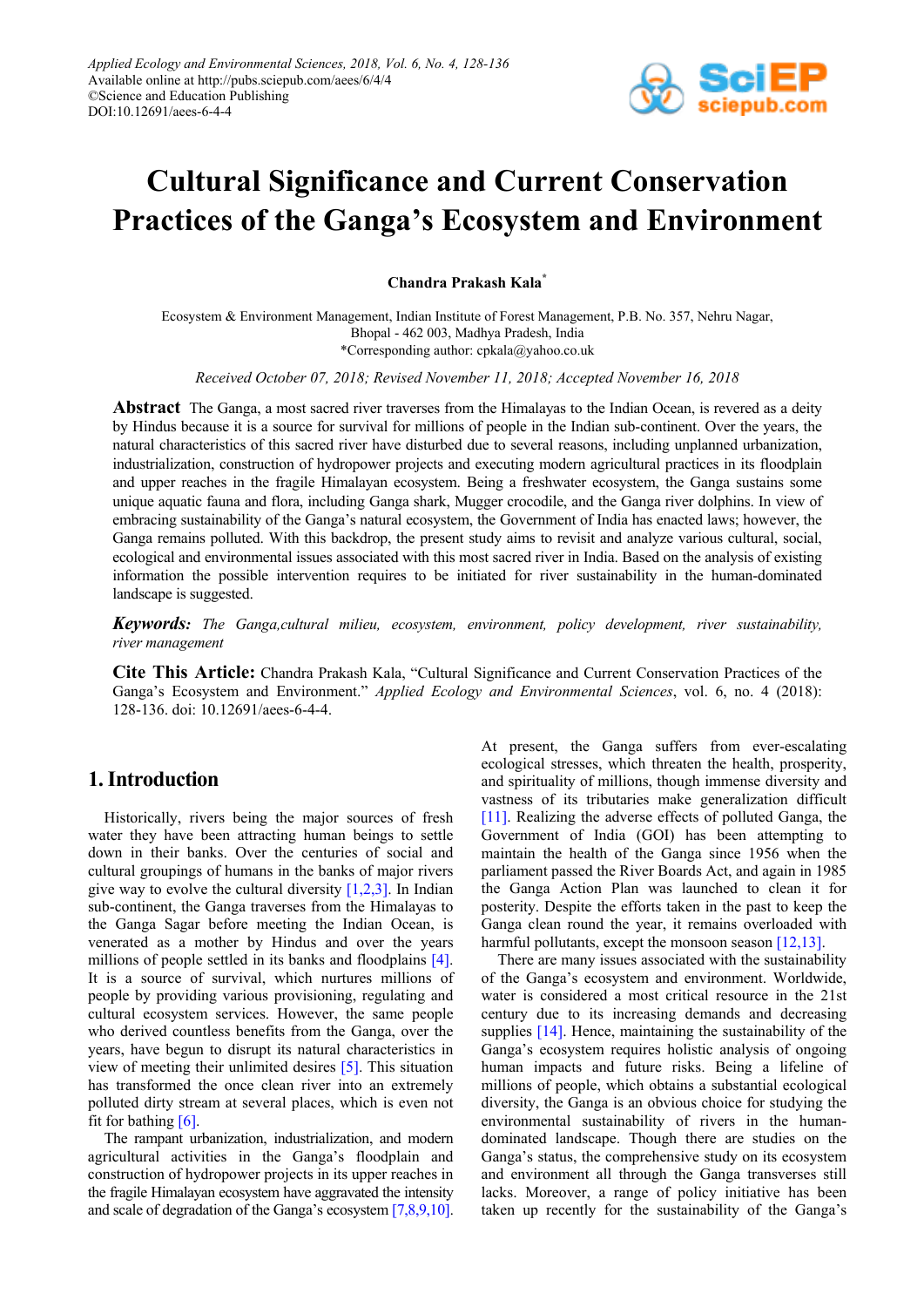ecosystem, which needs to be analyzed. With this backdrop, the present study aims to revisit and examine various cultural, social, economic, ecological, environmental, and biological issues associated with this most sacred river, which supports millions of human beings. The study further discusses the efforts initiated by the GOI concerning the sustainability of the Ganga's ecosystem and environment. Based on the analysis of information it also suggests the possible interventions require to be initiated for river management in the human-dominated landscape.

# **2. Methodology**

An extensive literature survey was carried out for the collection of information on the Ganga's ecosystem and environment and human dependency on its resources. Literatures related to anthropogenic impacts and degradation of the Ganga's ecosystem and environment were also collected. The literature searched from different sources includes scientific journals, books, reports, conference materials and online databases. The academic literature databases were consulted, which include EBSCO, JSTOR, and Science Direct. The relevant documents were screened out from the voluminous results as found on the internet search engines mainly Google, Google Scholar, and Scribd. Specific search terms such as Ganga biodiversity, Ganga ecosystem, livelihood generation from the Ganga, Ganga degradation, pollution in Ganga, anthropogenic pressures on the Ganga, were explored. Since the Digital India campaign of the Government of India helps in providing services and information by improving the online infrastructure, the websites of relevant ministries were also explored for the collection of information. Besides websites, the literature survey was extended to the collection of newspapers reports, as they were the source of most of the latest information on the policy initiatives and their implementations, as taken up by the federal and state governments in India.

# **3. Results and Discussion**

## **3.1. Cultural significance of the Ganga**

The Ganga is regarded as a mother by Hindus hence it is considered the most sacred river in India. There are ample mythological stories interwoven with the holiness of this holiest river. Hindus believe that it is brought from heaven to earth by prince Bhagirath with a belief to purify the souls of his brothers who incinerated by the Vedic sage Kapil. Since then it is considered as a crossing point between earth and heaven, hence the last rite after death is performed in the Ganga. The body is cremated in its banks, and the ashes are spread in its sacred water. In case the Ganga is not approachable, dropping a few drops of its water in the mouth of the body before cremation is considered equally important for making the path for heavenly abode. The pilgrims collect its water to take home where they use it for performing various rituals.

The historical importance of the Ganga is as old as the Hindu civilization. Apart from performing the last rite, many celebrations are performed in the Ganga. The Kumbha is one of these celebrations, which is organized every 12 years at the Haridwar and Allahabad, the sacred cities through which the Ganga traverses. The term Kumbha signifies the 'immortal pot of nectar'. According to the Hindu mythology, the demons and gods jointly produced the nectar of immortality by churning the sea. Due to some disputes, the gods ran away with the immortal pot of nectar who then chased by the demons. During the chase of 12 days, a few drops of nectar fell at the four places namely Haridwar, Allahabad, Nasik, and Ujjain. Haridwar and Allahabad lie in the banks of the Ganga, and because of receiving heavenly nectar these places are believed to have acquired supernatural powers. In view of soaking such mystical powers and also to get rid of all the sins, devotees assemble here at every 12 years to participate in the ritualistic bathing. Besides, when the planet Jupiter enters Aquarius, and the Sun enters Aries, the 'Ardh Kumbh' means 'half Kumbh' is also organized at every six years. It is also believed a sacred Hindu pilgrimage.

Traditionally, thousands of pilgrims assemble at different places in the banks of the Ganga including Har-Ki-Paidi at Haridwar and Dashashwamedh Ghat at Varanasi, to participate in the Ganga's evening prayers every day [\(Figure 1\)](#page-1-0). The auspicious occasion of the Ganga's descent on earth from the heaven is celebrated during summer, mainly in June. Apart from the Ganga's prayers, the pilgrims take a dip in the holy river with a strong belief to wash all their sins. During Shrawan month that corresponds to about mid-July to mid-August, the Kanvar pilgrimage takes place in which a large number of people from different parts of India visit Haridwar, Rishikesh and Gangotri wearing saffron colored clothes and walk barefooted to collect the holy water from the chosen pilgrimage destinations. The collected holy water is later offered at their local Shiva temple.

<span id="page-1-0"></span>

Figure 1. Cultural significance: Devotees assembled for evening prayers of the Ganga at Haridwar - Photo by CP Kala

## **3.2. Ganga as a Source of Survival and Livelihood**

The Ganga originates from the Gangotri glacier and flows through approximately 2525 km before meeting into the ocean at the Bay of Bengal. The Ganga river basin spans over 1,086,000 sq km of India, Nepal, and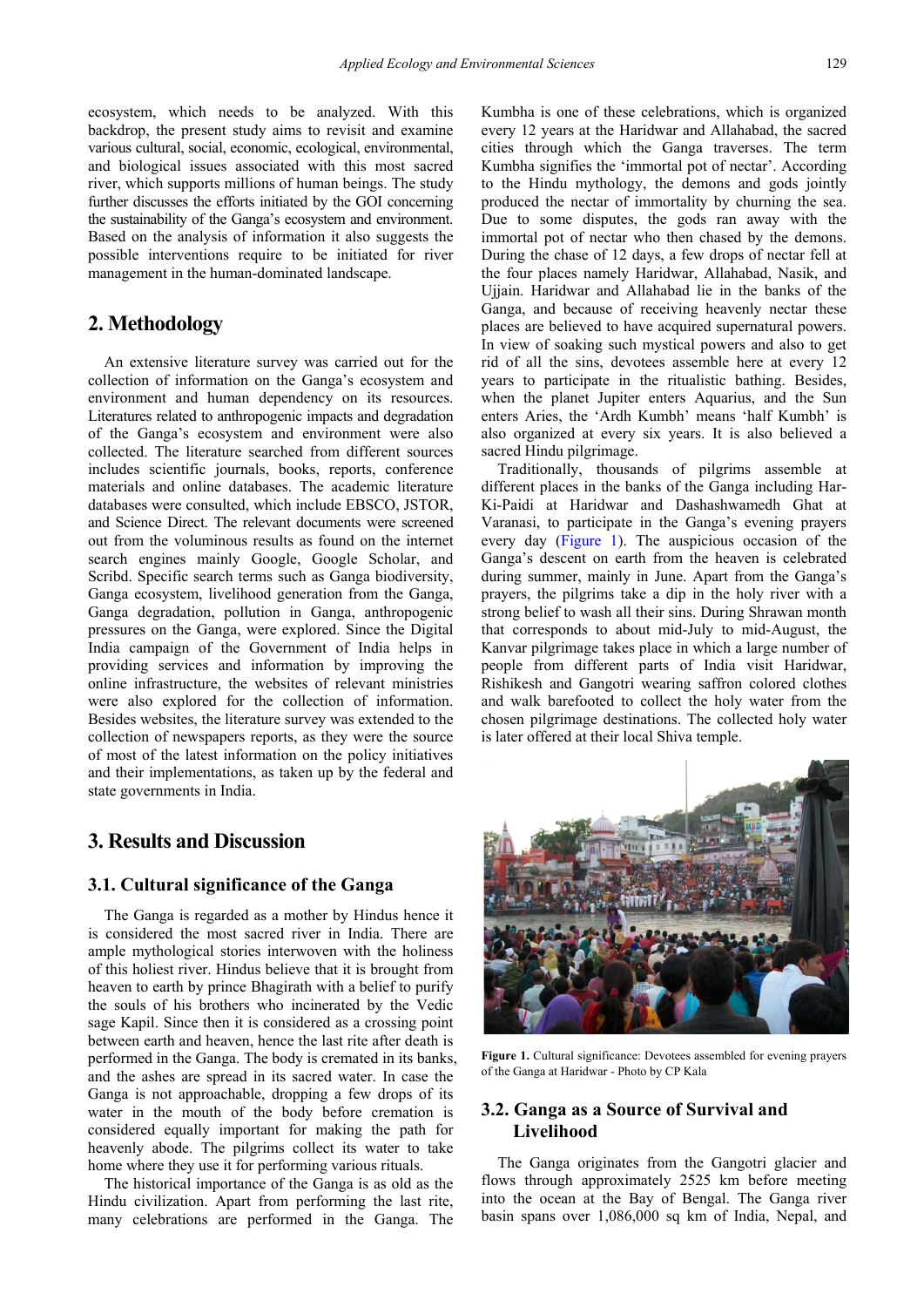Bangladesh, of which 8,61,404 sq. km in India constituting 26% of India's land mass, and supporting about 43% of India's population. The Ganga basin is the most populous river basin of the world as it supports over 448.3 million people in India alone [\[15\].](#page-7-8) Besides a source of drinking water and irrigation, the soil drains from the mountains to the plains make its floodplains very fertile for the agricultural purpose. Many crops are grown along the Ganga, which include rice, wheat, millets, sugarcane, sesame and number of vegetables [\[8,16\].](#page-7-9) Fishing adds in the livelihood generation. The Ganga water sold in the market has higher prices than the ordinary water.

Traditionally, the Ganga's current has been used as a means for alternative transports, especially for big logs [\[3\].](#page-7-10) Many industries, including jute industry in West Bengal and leather tanneries at Kanpur in Uttar Pradesh, are established along the Ganga. Presently, river rafting is increasing as adventure touris[m \[17\].](#page-7-11) In the upper reaches, the Ganga flows through a narrow and steep bed. This increases its potential for harnessing hydropower. At present, two types of projects are running on the Ganga; hydropower in the upper reaches and the irrigation (canal system) in the downstream middle reaches [\[7,18\].](#page-7-4) Seven hydropower projects above 10 MW are under operation on the Ganga, and seven are under construction. The first irrigation project namely upper Ganga canal having 10,500 cusec capacity was constructed more than a century ago at Haridwar. In the early 1970s, 5800 cusec capacity canal was constructed which is known as Eastern Ganga Canal and later on the middle Ganga canal having 10,260 cusec capacity was constructed at Bijnore for irrigation [\[6\].](#page-7-3)

## **3.3. Ganga Ecosystem and Environment**

The Ganga is considered pious and has historical importance because of several reasons. In 1896, Ernest H. Henkin observed that the Ganga harbours bacteriophages, which kill harmful germs, especially bacteria, and hence its water remains clean [\[19\].](#page-7-12) The cities and towns located in its floodplain not only draw its water but also dispose of the wastewater generated into the river [\[7\].](#page-7-4) The filth disposes of in its tributaries finally pollute the Ganga. Many industries including tanneries, fertilizer, petrochemical, pesticides, pharmaceuticals, pulp and paper, sugar, textile, bleaching, dyeing, cement, packaging, printing, electronics, electrical, thermal, metallurgical, and automobile along the Ganga discharge industrial effluent in it. During lean season, the Ganga's flow becomes extremely low due to the diversion of water through Upper and Lower Ganga canals and also storing water for hydropower projects. This degrades the quality of water to such an extent that it is not even suitable for bathing  $[6,7]$ .

#### **3.3.1. Biodiversity**

Although, about 70% of the planet earth covers by water the contribution of freshwater is only 2.5 %, of which just 1 percent is easily accessible as much of it traps in glaciers and snowfields. In general, to feed 6.8 billion people only 0.007 % of the planet's water is available [\[20\].](#page-7-13) Because of its intrinsic properties, the freshwater forms a unique habitat for a large number of specialized species. Being the freshwater, the Ganga supports some unique

aquatic fauna and flora. Fishes are found in almost all across the Ganga, though the species are different in different areas. About 140 fish species inhabit in the Ganga from Gangotri to Kanpur, of these 63 fish species live in the mountain section, 122 species in the plains of the Upper Ganga and 46 fish species are common in both the areas [\[21\].](#page-7-14) *Schizothorax richardsonii, Schizothorax plagiostomus, Schizothoraichthys progastus, Tor putitora, Tor chelynoides, Pseudecheneis sulcatus, Glyptothorax indicus* and *Glyptothorax lineatum* are some of the important fish species in the mountain section of the Ganga. Featherbacks, barbs, walking catfish, gouramis, and milkfish are common in the Bengal region. Ganga shark (*Glyphis gangeticus*), a critically endangered species, is also found in the river.

Mugger crocodile (*Crocodylus palustris*), the gharial (*Gavialis gangeticus*), smooth-coated otter (*Lutrogale perspicillata*), porpoise, turtles, and the Ganga River dolphins or the freshwater dolphins (*Platanista gangetica gangetica*) are the well-known species inhabited in the Ganga. About 100 species of algae are reported from the upper reaches of the Ganga, which increases to 180 nearby Farakka in West Benga[l \[22\].](#page-7-15) A total 48 species of aquatic birds, 51 species of insects, 15 species of mollusk, 12 species of freshwater turtles, and 4 crustaceans are reported to occur in the upper Ganga [\[23\].](#page-7-16) *Trionyx gangeticus* and *Natrix piscator* are among the reptilian fauna survive in the lower region of the Ganga [\[24\].](#page-7-17) The saltwater crocodile (*Crocodylus porosus*) and the water monitor lizards (*Varanus salvator*) live in the lower Ganga region near the Bay of Bengal, and they hunt on both land and water.

Hilsa or ilisa (*Tenualosa ilisha*) is mainly found in the last stretch of the Ganga, as it comes here for breeding. The last stretch of Ganga in the Sunderban is called as Satmukhi (literally meaning a hundred mouths) as it flows down through several distributaries. Padma river is one of the major distributaries of the Ganga, which is known to nurture 80 species of fishes [\[25\],](#page-7-18) of these *Bagarius bagarius* and *Channa punctata* are the dominant fish species in terms of their numbers [\[26\].](#page-8-0) The Ganga river basin also supports a large number of terrestrial animals who depend directly and indirectly on the Ganga and its floodplains. A good population of the tiger (*Panthera tigris*) lives in the Sundarbans area of the Ganga delta.

#### **3.3.2. Ganga Water Quality**

The Central Pollution Control Board of India monitors the Ganga water quality hence it has set up 57 water quality monitoring stations on the main stem of the Ganga from Uttarakhand to West Bengal. In these stations, seven major quality parameters such as temperature, pH, conductivity, dissolved oxygen, biochemical oxygen demand, total coliforms, and faecal coliforms are monitored. The Ganga surface water temperature exhibits seasonal pattern, and it ranges from 3.0 to  $37^{\circ}$ C. In 1991, the pH being about 8.0 throughout the stretch of the Ganga water indicates its slight alkaline nature [\[27\],](#page-8-1) however within two decades in 2011 it changes from 6.7 to 9.[1 \[6\]](#page-7-3) [\(Table 1\)](#page-4-0).

In 1991, the conductivity, which reflects the mineral/ionic status of the aquatic system, was 22.47-222.0 μmhos/cm in the mountainous region,  $460 - 796$   $\mu$ mhos/cm in middle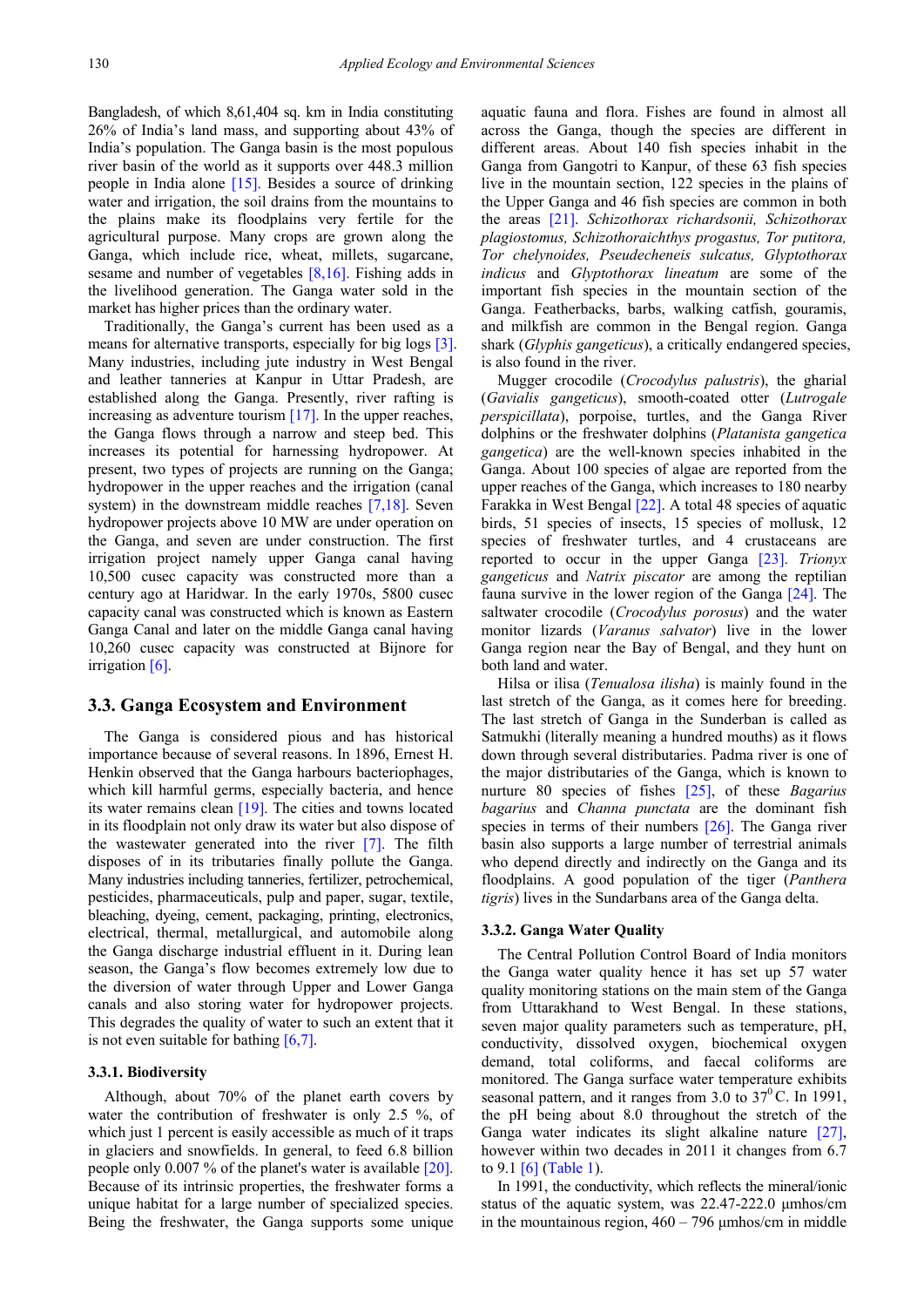region between Mirzapur to Ghajipur and 75-354 μmhos/cm from Munger to Farakka. This shows that the conductivity which ranged from 22.47 to 796 throughout the Ganga in 1991 exceeded to 49-10,240 μmhos/cm in 2011 [\[6,27\].](#page-7-3) Generally, dissolved oxygen is considered as an important parameter to reflect the overall health of the river and wetland areas. It was relatively high in the upper reaches (10.4 mg/l at Rudraprayag), but between Mirzapur and Ghajipur (3.8 mg/l at Ghajipur) and further down to Farakka it was found low in 1991. Fortunately, the dissolved oxygen is recorded 4-14.3 mg/l in 2011. The biochemical oxygen demand in 1991 was estimated 0.1 mg/l at Badrinath and 56–78.9 mg/l between Mirzapur and ghazipur [\[27\].](#page-8-1) In 2011, biochemical oxygen demand fluctuated between 0.2 to 11.0 mg/l. The total coliform in the Ganga water is estimated  $5-25 \times 10^5$  MPN/100 ml, and faecal coliform  $5-11 \times 10^5$  MPN/100 ml [6].

#### **3.3.3. Degradation of the Ganga Ecosystem**

Though the Ganga is still regarded and worshipped as a deity, it experiences a high level of pollution and related threats to its ecosystem. The human congregations to its basin keep on inflating due to exponential population growth. The poor management of urban and industrial areas flourished in the Ganga basin has deteriorated its water quality. In addition, turning away of a substantial volume of water for irrigation and construction of dams for power generation in the upper reaches of the Ganga decline the water flow in the downstream, which subsequently limit its assimilative ability from pollutants [\[7\].](#page-7-4) The main sources of pollutants in the river are municipal wastewater, industrial waste and leaching of pesticides in the river used for farming [\[3,28,29\].](#page-7-10) The polluted water loaded with heavy metals and pesticides is pumped back for irrigation along the Ganga's floodplain, which contaminates the farms produce.

The cities located along the Ganga discharge 2,723 million liters per day (mld) of domestic sewage in it [\[6\].](#page-7-3) However, this figure may be higher as it is based on the water supplied in the cities and often all the water that is used—much is groundwater—is not supplied by the management. There is a large gap (55%) between sewage generation and treatment, which keeps on increasing because of growing population even after adding up the capacity of treatment plants [\[30\].](#page-8-2) In 2015, a study reports that against a treatment capacity of about 1,027 mld, approximately 3,636 mld sewage was discharged in the Ganga [\[31\].](#page-8-3)

The tanneries at Kanpur discharge effluents containing hazardous chemicals, such as cadmium, chromium, arsenic, mercury, nickel, sulfuric acid and methane [\[32\].](#page-8-4) In Varanasi, the Ganga remains contaminated by heavy metals such as cadmium, chromium, nickel and lead with their high concentration in the downstream [\[33\].](#page-8-5) The heavy metals are also released into the Ganga from its tributaries, which make the downstream water quite poisonous. Drinking of such contaminated water leads to potential health risk [\[34\].](#page-8-6) In Bihar, many brick kilns are constructed along the Ganga's banks. Within Patna city, there are 596 brick kilns and majority of them are along the Ganga's bank. They generate heavy volume of waste material, which is being deposited on the Ganga's banks leading to alter its natural course and also pollute its water

[\[35\].](#page-8-7) During festive occasions, immersion of idols into the Ganga made up of Plaster of Paris, which is not dissolved timely, put additional stress. The chemical dyes used to colour the idols contain poisonous elements, which may cause cancer [\[36,37\].](#page-8-8) Ardh-Kumbh and Maha-Kumbh, being the largest gatherings of humans in the Ganga basin, add up pollution in the Ganga [\[38\].](#page-8-9)

The Ganga's banks being used as cremation ground a large amount of ash along with half-burnt bodies are dumped into its water. Merely two cremation grounds, Manikarnika Ghat and Harish Chandra Ghat at Varanashi, annually dump 16,000 tonnes of ash, 300 tonnes of half-burnt bodies and 33000 bodies into the Ganga [\[39\].](#page-8-10) Though, electric crematoriums have been established in the Ganga's banks but people, generally, prefer to follow traditional cremation practice which is believed more auspicious. Accordingly, the dead body is burnt on the pyre of wood while chanting prayers and mantras despite the fact that the cost of traditional cremation practice is higher (Rs 5000-6000) than the electric cremation (about Rs 600). Millions of trees are required for this purpose. Since the dead body is burnt to ashes by burning woods, it emits  $CO<sub>2</sub>$ , a green house gas source of global warming [\[40\].](#page-8-11)

The level of different types of pollutants in the Ganga has mounted a severe pressure on its aquatic flora and fauna. Apart from pollution, siltation in river basins and overexploitation of aquatic fauna, especially fishes, are the causes of concern for sustainability of its ecosystem. About 42% of the total fish population in the lower Ganga (e.g., Padma river) has been threatened due to water pollution, habitat loss, indiscriminate killing of juvenile fishes, and destruction of breeding sites [\[25\].](#page-7-18) Annually, a total of  $729 \times 10^6$  tons of sediments is mobilized through a narrow zone of this river. The river sedimentation, which is climatically controlled, is predicted to produce 2000 km long, 2 – 40 km wide and 25 - 50 m thick ribbon-shaped symmetrically skewed fine sand body [\[41\].](#page-8-12) Construction of dams on the river creates obstacles in natural mobility of sediments. In such places, the continuous accumulation of sediments in the river bottom ultimately reduces the river depth and widens its surface areas. In rainy season, the human habitation in the proximity of the riverside suffers from deluge due to increase in river water level and inadequate depth of river to keep it flowing. Subsequently, the river water spreads and damages vast swathes of land, people and property. Moreover, the excess water is released by the dam authorities, which also create havoc in the downstream.

The real estate business in many places thrives on the mining of sand, gravel, boulders and pebbles from the river beds [\[42\].](#page-8-13) Since there is a huge business in sand extraction for construction purposes, the state government is empowered to make rules for regulating the grant of prospecting licenses, mining leases and the purposes connected therewith under the Mines and Minerals (Development and Regulation) Act, 1957. However, there is rampant and illegal mining of sand from the Ganga's flood plains that causes instability in river systems, alteration of floodplain, disturbances in river flow, pressure on benthic population and changes of channels [\[43,44\].](#page-8-14) Rampant sand mining affects the Ganga's ecosystem and environment, physically, biologically and chemically.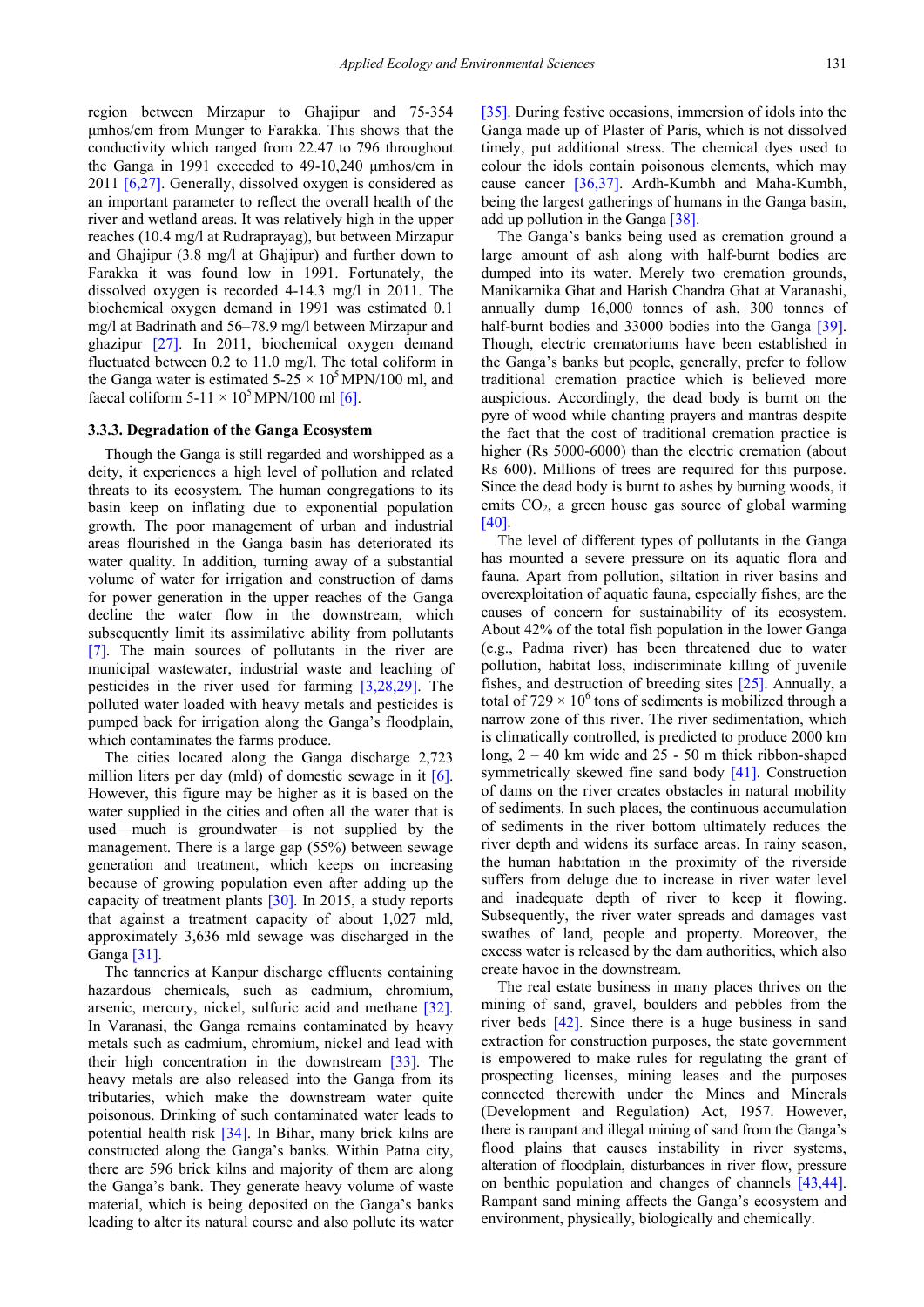<span id="page-4-0"></span>

| Sl. No | <b>Properties</b>         | In 1991 (Mathur, 1991) [27]            | In 2011 (CPCB, 2013) $[6]$ |
|--------|---------------------------|----------------------------------------|----------------------------|
|        | Conductivity              | 22.47 to 796                           | $10,240 \mu m$ hos/cm      |
| ∠      | pH                        | 8.0                                    | 8.0 to 9.1                 |
|        | Dissolved oxygen          | $3.8 \text{ mg/l} - 10.4 \text{ mg/l}$ | 4 to $14.3 \text{ mg/l}$   |
|        | Biochemical oxygen demand | 0.1 mg/l to 56–78.9 mg/l               | $0.2$ to 11.0 mg/l         |

**Table 1. Changes in major properties of the Ganga within last two decades** 

Overexploitation of aquatic fauna has direct bearings on their population. Hundreds of Gangetic dolphins are killed every year because the oil extracted from their blubber is used as a fish attractant in India and Bangladesh [\[45\].](#page-8-15) Its population, which is fragmented due to construction of dams and other irrigation-related projects, is susceptible to inbreeding and vulnerable to other threats because of restriction on their movements, especially during summer when water is low. Since the dams disturb the migration and life cycle of other aquatic fauna, the food web is disturbed and dolphins do not receive sufficient food [\[46\].](#page-8-16) Over the years, dolphin has been locally extinct from many parts of the Ganga and it categories as an endangered species by IUCN, which reflects the poor health of the Ganga.

The Ganga is not untouched from the global environmental change. The Himalayas has warmed by 1.5°C from 1982 onwards, which is considerably higher than the global average [\[47\].](#page-8-17) This increase in temperature is one the reasons of enhancing the rate of melting of glaciers across the Himalayas. The rate of recession of Gangotri glacier, which is a major source of the Ganga, is 22-27 m per year over past few decades [\[48\].](#page-8-18) Obviously, shrinking of glaciers in the Himalayas is a major threat to the Ganga's continued existence. Threats of global environmental change is not only restricted to the first stretch of the Ganga but its last stretch, the Sunderbans, suffers from heavy land erosion. Over the last 25 years, the 200 year old Ghoramara Island in South 24 Pargannas has shrunk from 120 sq. km to 5 sq. km in size  $[49]$ . Besides, the low oxygen availability and high sedimentation rates in the Bay of Bengal are due to high erosion rates in the Himalayas [\[50\].](#page-8-20) The Ganga's ecosystem, at present, faces various serious threats, including water pollution, freshwater-biodiversity loss, invasive species expansion, climate change, and land-use changes.

## **3.4. Upholding the Ganga's Sustainability**

The Ganga being a life saving entity it is imperative to save the Ganga from degradation. The GOI has been attempting to maintain the sustainability of the Ganga and other rivers since 1956 when the parliament passed the River Boards Act. Though the issue related to water primarily falls under the jurisdiction of the respective states, the regulation and management of the Ganga, being an inter-state river, also comes under the jurisdiction of the Central Government. In 1970s, the environmental and ecosystem sustainability has given priority by enacting and promulgating Acts such as Wildlife Protection Act 1972, the Water (Prevention and Control of Pollution) Act 1974 and the Water Cess Act 1977. A more

comprehensive Act was passed in 1986, the Environment Protection Act, in order to protect the environment and also to set standards for environmental sustainability. In view of conserving all life forms, the Biological Diversity Act was enacted in 2002 [\(Table 2\)](#page-5-0).

To reduce the pollution pressures, exclusively in the Ganga and also to clean it for posterity, the GOI launched the Ganga Action Plan (GAP) in 1985. Accordingly, the Central Ganga Authority was established as the apex body for policy formulation and its implementation. On November 4, 2008, the Ganga was declared as the national river of India. Subsequently, the National Ganga River Basin Authority (NGRBA) was constituted on February 20, 2009 in order to develop strategic plans for conservation and cleaning up of the Ganga. A part of the river Bhagirathi, which forms the upper reaches of the Ganga, was declared as an eco-sensitive zone in 2010 in view of maintaining sustainability of the fragile mountain ecosystem through which the Ganga flows down in the first stretch of its place of origin.

To support and strengthen the Ganga cleaning and rejuvenation, the Ministry of Water Resources was renamed as the Ministry of Water Resources, River Development and Ganga Rejuvenation (MoWRRDGR) in 2014. The National Mission for Clean Ganga (NMCG), an autonomous body, which was originally formed by the Ministry of Environment, Forest and Climate Change on  $12<sup>th</sup>$  August 2011, was shifted to the MoWRRDGR. The NMCG implements the policies made by the NGRB[A \[51\].](#page-8-21)

On May 13, 2015, the GOI approved Rs 20,000 Cr for Namami Gange for 2015-20 which is in addition to Rs 2,037 Cr sanctioned in 2014. While safeguarding the Ganga's ecosystem and environment by setting up sewage treatment plants and drawing achievable schemes for ghat (set of steps descending to the river) development, solid waste management and biodiversity conservation, the GOI also plans to develop the Ganga as a means of transport and tourism destination. In the first phase, while beautifying its major banks the Ganga stretch between Varanasi and Hoogli will be made navigable by boats. Eventually, this plan is expected to cover 1,620 km of the Ganga's stretch by extending the same till Allahabad [\[52\].](#page-8-22) Introducing floating hotels, river cruises, moving sound and light show between Haridwar and Hoogli are the part of the Ganga rejuvenation plan which aims to merge the traditions with new technologies for development of sustainable tourism along the banks [\[53\].](#page-8-23) The Namami Gange program is also planned to free all villages fall under 1,632 gram panchayats along the Ganga banks from open defecation by 2022. Further, it proposes to incentivize the state governments to expand sewerage infrastructure in 118 unban habitations along the Ganga [\[54\].](#page-8-24)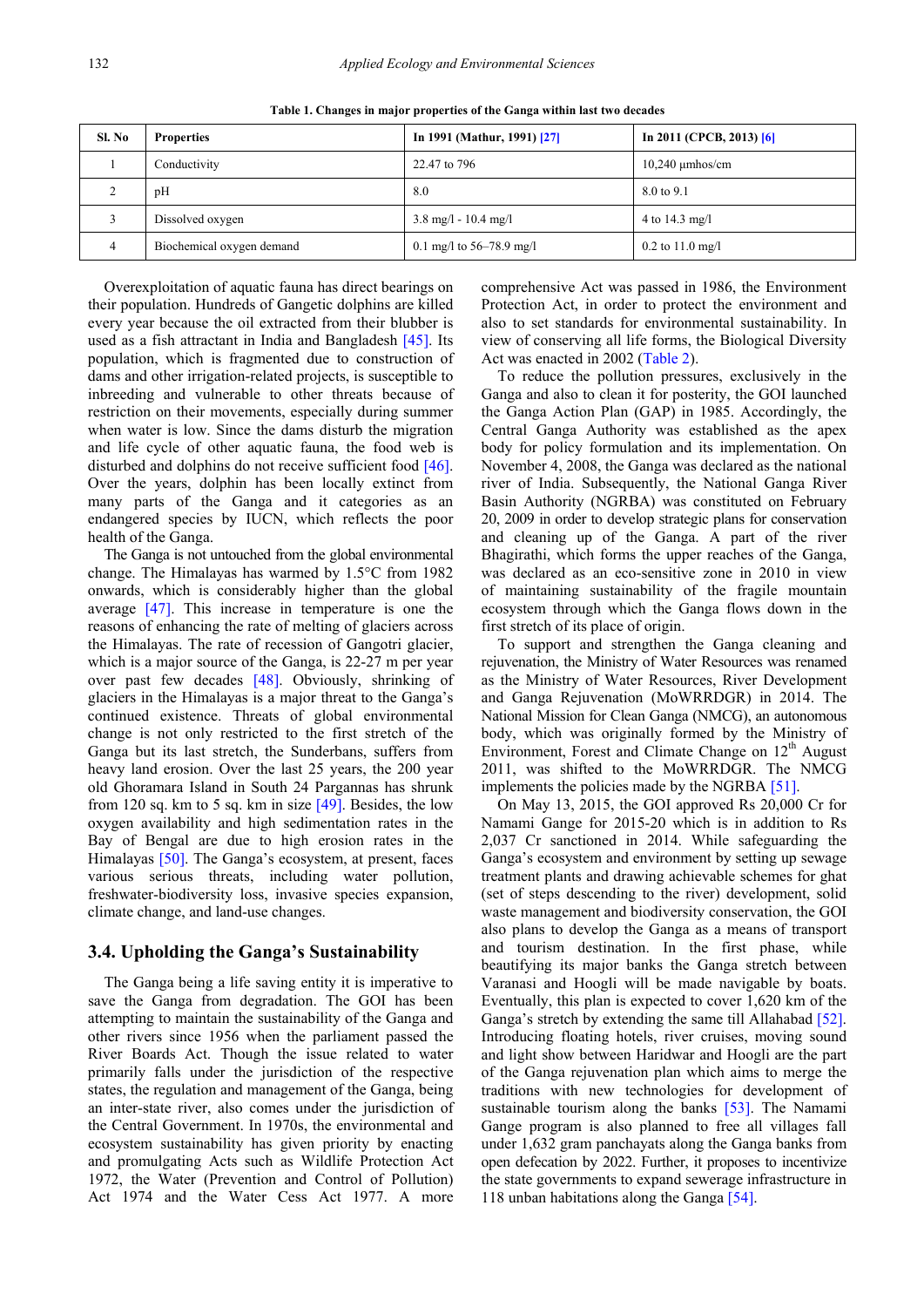**Table 2. Chronology of framing major policies, Acts and decisions for the Ganges management in the independent India** 

<span id="page-5-0"></span>

| Sl. No         | Year             | <b>Activity</b>                                                                                                                                                                                                                                        |
|----------------|------------------|--------------------------------------------------------------------------------------------------------------------------------------------------------------------------------------------------------------------------------------------------------|
| 1              | 1956             | The Indian Parliament passed the River Boards Act                                                                                                                                                                                                      |
| $\overline{2}$ | 1972             | Wildlife Protection Act                                                                                                                                                                                                                                |
| 3              | 1974             | Water (Prevention and Control of Pollution) Act                                                                                                                                                                                                        |
| $\overline{4}$ | 1977             | Water Cess Act                                                                                                                                                                                                                                         |
| 5              | 1985             | Ganga Action Plan                                                                                                                                                                                                                                      |
| 6              | 1986             | <b>Environment Protection Act</b>                                                                                                                                                                                                                      |
| $\tau$         | 2002             | <b>Biological Diversity Act</b>                                                                                                                                                                                                                        |
| 8              | 2008, Nov 4      | Declaration of the Ganga as National River                                                                                                                                                                                                             |
| 9              | 2009, Feb 20     | Constitution of National Ganga River Basin Authority for developing strategic plans for conservation and<br>cleaning up of the Ganga                                                                                                                   |
| 10             | 2010             | Declaration of upper reaches of the Ganga, a part of Bhagirathi catchment area, as an eco-sensitive zone                                                                                                                                               |
| 11             | 2011, August 12  | Shifting of National Mission for Clean Ganga (NMCG), an autonomous body, from Ministry of Environment,<br>Forest and Climate Change to the MoWRRDGR                                                                                                    |
| 12             | 2014             | Adding up Ganga Rejuvenation in the name of the Ministry of Water Resources, which is now called as Ministry<br>of Water Resources, River Development and Ganga Rejuvenation MoWRRDGR                                                                  |
| 13             | 2014             | Cabinet approved to Rs 2,037 Cr for Namami Gange                                                                                                                                                                                                       |
| 14             | 2014, October 29 | The Supreme Court of India directed all the polluting industries along the banks of the Ganga to adhere all<br>environmental norms and empowered National Green Tribunal (NGT) to issue orders for closing down industries<br>not following such norms |
| 15             | 2015, May 13     | Cabinet approved Rs 20,000 Cr for Namami Gange for 2015-20 which is in addition to Rs 2,037 Cr sanctioned<br>in 2014                                                                                                                                   |
| 16             | 2016, Feb $1st$  | NGT imposed complete ban on use of plastics in the first stretch of the Ganga from Goumukh to Haridwar                                                                                                                                                 |
| 17             | 2016, July 7     | To ensure clean water flow in the Ganga, the GOI launched 231 projects under NMCG at 100 locations in all<br>five states through which the Ganga flows                                                                                                 |
| 18             | 2016, July 10    | Use of vast network of postal services for marketing of the Ganga water at the doorstep of the needy people                                                                                                                                            |
| 19             | 2016, October 7  | The GOI issued a notification for rejuvenation and protection of the Ganga which is called as River Ganga<br>(Rejuvenation, Protection and Management) Authorities Order, 2016.                                                                        |
| 20             | 2017, March 20   | The High Court of Uttarakhand declared that the Ganga has to be treated as a living human entity                                                                                                                                                       |

The Supreme Court of India on October 29, 2014 directed all the polluting industries along the banks of the Ganga to adhere all environmental norms. Failing to install adequate anti-pollution measures to treat effluents will attract severe punishment and the National Green Tribunal (NGT) is empowered to issue orders for closing down such industries [\[55\].](#page-8-25) The NGT has also imposed complete ban on use of plastics in the first stretch of the Ganga from Goumukh to Haridwar with effect from February 1, 2016. As per the directives of NGT, hotels and other organizations discharging waste into the Ganga should be penalized Rs 5000 per day [\[56\].](#page-8-26) The NGT has also imposed ban on beach camping near the Ganga. The GOI also plans to establish Territorial Army battalions, the Ganga Eco-Task Force, specifically for keeping the Ganga clean [\[57\].](#page-8-27)

The MoWRRDGR also plans to involve more participation of public by taking religious leaders in confidence for the Ganga rejuvenation. Its autonomous body the NMCG plans to launch a sustainable partnership with 118 urban local bodies for keeping 500 m along the Ganga litter free. This practice will also provide employment to the unemployed local youths while keeping the Ganga pollution free. To ensure clean water flow in the Ganga, on  $7<sup>th</sup>$  July 2016 the GOI launched 231 projects under NMCG at 100 locations in all five states through which the Ganga flows [\[58\].](#page-8-28) These projects will take care of development of sewage infrastructure, redevelopment of 'ghats' and crematoriums, plantation of tree and medicinal plants, trash skimmer and interceptors. Besides, these

projects will have to deal with conservation of biodiversity by establishing biodiversity centres and dissemination of awareness about NMCG by creating knowledge centres.

Since people prefer to follow traditional cremation practice through which the dead body is burnt on the pyre of wood, under Namami Gange programme the GOI plans to modernize 369 crematoria all along the Ganga so that the quantity of wood consumption can be reduced drastically. The newly designed wood-based crematorium has metal base elevated pyre structure attached with a chimney. This improved design facilitates better air circulation around the flames, which helps the combustion efficiency. These improved wood-based crematoria are not only cost effective but energy efficient, as well [\[59\].](#page-8-29) These newly designed crematoria will help in saving the trees and also mitigate the negative impacts of climate change by retaining the sink and reducing the source of  $CO<sub>2</sub>$ .

Since there is a huge demand and market for the Ganga's holy water, to make it available at the doorstep of every family across the country, the vast network of postal services has been utilized from July 2016. The packaging of the Ganga water in bottles for distribution is being done at the source, Gangotri and Rishikesh, as in such places the water is less polluted. Apart from delivering at doorstep, the bottled Ganga water is sold out at the counter of major post offices. The order can be placed online through the portal indiapost.gov.in. This scheme, which launched on July 10, 2016, has received overwhelming response in many states including West Bengal [\[60\].](#page-8-30) The cost of 200ml and 500ml bottles Ganga water from Rishikesh is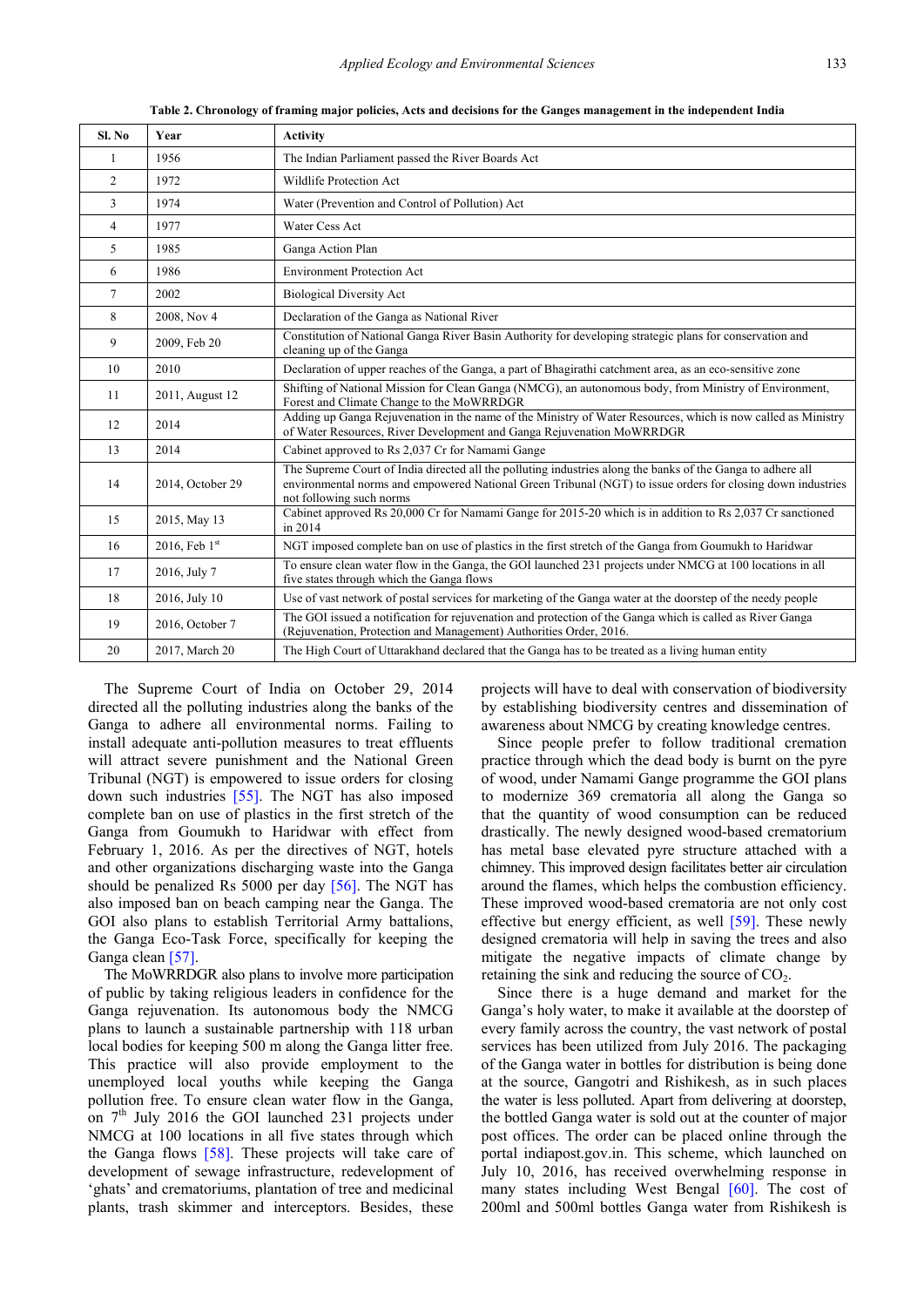Rs 15 and Rs 22, respectively. Besides to meet the need of people, this initiative helps to provide employment as packaging industry and resource for postal services.

Apart from government and non-government organizations, the Hindu cultural groups including spiritual leaders and priests seek to make the Ganga pollution free. During the Ganga evening prayers, when thousands of pilgrims assemble at different places in the banks of Ganga every day, the priests through decreeing persuade pilgrims to take oath for maintaining the Ganga's sanctity by keeping it pollution free. The similar practice is being followed by the priests on other auspicious occasions, as well, when a large number of pilgrims congregate to offer prayers and take a holy dip in the Ganga.

## **3.5. A way Ahead**

Every year during monsoon, the hydrological cycle through which water reaches to atmosphere from the ocean by changing its forms from solid to liquid to gas, naturally clean the Ganga basin [\[61\].](#page-8-31) However, the construction of hydropower and other projects on the Ganga create some obstacles in its natural course of cleaning. The non-monsoon months are the major period that has to be taken care of for keeping the Ganga clean. Since the Ganga is a compound product of landscapes, unique ecological properties of the multiple sites, local valley constraints and climatic conditions of the catchment areas like other rivers elsewhere [\[62,63\],](#page-8-32) execution of management interventions needs understanding at local site level, as well. There are possibilities that different stretches of the Ganga demand different management interventions.

There are schemes running parallel with the Namami Gange, which can contribute in keeping the Ganga unpolluted. For instance, the Clean India Mission can contribute significantly if the cities and towns are kept clean without discharging the sewage and polluted water into the Ganga. The drainage and waste management systems in the cities and towns should be placed in order. Complete ban on discharge of industrial effluents and polluted water, including sewage, into the Ganga can only keep it free from pollutants and facilitates in maintaining its sanctity.

The escalating gap between sewage generation and treatment should be sorted out by installing and adding up the capacity of treatment plants. Selection of treatment systems, its processes and technologies must be capable to meet the requirement. Sewage can be converted into manure for farming hence industrial effluents should not be mixed up with sewage. Proper management of sewage treatment systems and newly designed crematoria should be ensured. The Clean India Mission, which aims to keep the urban and rural areas clean, may be injurious for the Ganga's health if the sewage treatment systems are not placed in order. Various tributaries of the Ganga should also be made clean otherwise their drainage system will continue messing up the Ganga's health. Immersion of idols decorated with synthetic colors and made up of Plaster of Paris and any other environmental non-friendly material in the Ganga and its tributaries must be banned completely.

There is a need to prepare a directory of polluters for its entire stretch. This directory will help to keep close eye on the polluters and monitor regularly the quality of water discharged in the river. Proper sanitation drive must be accomplished in the Ganga's flood plain where pilgrims congregate for performing cultural activities. Setting-up of portable toilets in such places those are equipped with innovative technology such as fecal sludge treatment and waterless urinal technology may help in discontinuing discharge of sledge into the river. Being portable such toilets can be shifted on a rise of water level. The design of such toilets should be friendly to the differently-abled people and women folks, as well.

Construction of dams in the upper reaches of the Ganga, whether small or big, should be regulated if not stopped completely in view of the fragile nature of Himalayan ecosystem. There are hydropower projects which propose to divert the river water into tunnels. Tunneling of river would not only alter the mountain properties due to use of detonators during construction but it will result in the loss of flora, fauna, fertile soil and minerals. Moreover, there is a need to ensure minimum flow of water in the river round the year in order to make the river functional. The purpose of Farakka dam in the state of West Bengal is being questioned due to huge siltation in the Ganga, which is blamed to accelerate the impacts of deluge in Bihar during rainy season  $[64]$ . There is a need of proper silt management policy. Monsoon brings flood in the river, every year. This increased quantity of water can be diverted and stored in reservoirs by constructing artificial lakes for use during lean period.

Provision for corporate social responsibility (CSR) as per the Companies Act 2013, which guides the corporate to set aside at least 2% of their average profit in the last 3 years for philanthropic activities, including environmental conservation, can facilitate in rejuvenating the health of the Ganga's ecosystem and environment. Fortunately, there has been a rise in average CSR expenditure by domestic and foreign firms from Rs 3.79 and 8.5 million respectively in 2011-12 to Rs 22.6 million and 19.5 million respectively in 2012-13 [\[65\].](#page-8-34) In 2014-15 financial year ended in March 2015, the country's top 50 companies claimed to have spent over Rs 46,000 million under CSR activities including healthcare, education, environment and clean India initiative [\[66\].](#page-8-35) However, the states through which the Ganga traverses received little CSR pay out. Encouraging companies to pay heed on the Ganga's present state of affairs may help to rejuvenate this most pious river.

The Mahatma Gandhi National Rural Employment Guarantee Act 2005 (MGREGA) as implemented by Ministry of Rural Development, which aims to enhance the livelihood security of people in rural areas by guaranteeing 100 days of wage employment in a financial year, can be used as an instrument for maintaining the Ganga's health. While providing employment to the rural people activities such as water conservation, watershed management, rejuvenation of traditional water bodies and afforestation have been carried out in the rural areas under MGREGA. These activities have direct bearings on the management of the Ganga's ecosystem. There is a fund for agricultural related expenditure in MGREGA under which the beneficiaries may be encouraged to adopt organic farming so that the harmful chemicals used as pesticides and fertilizers may not drain into the Ganga. Since the work is allocated yearly under MGREGA, the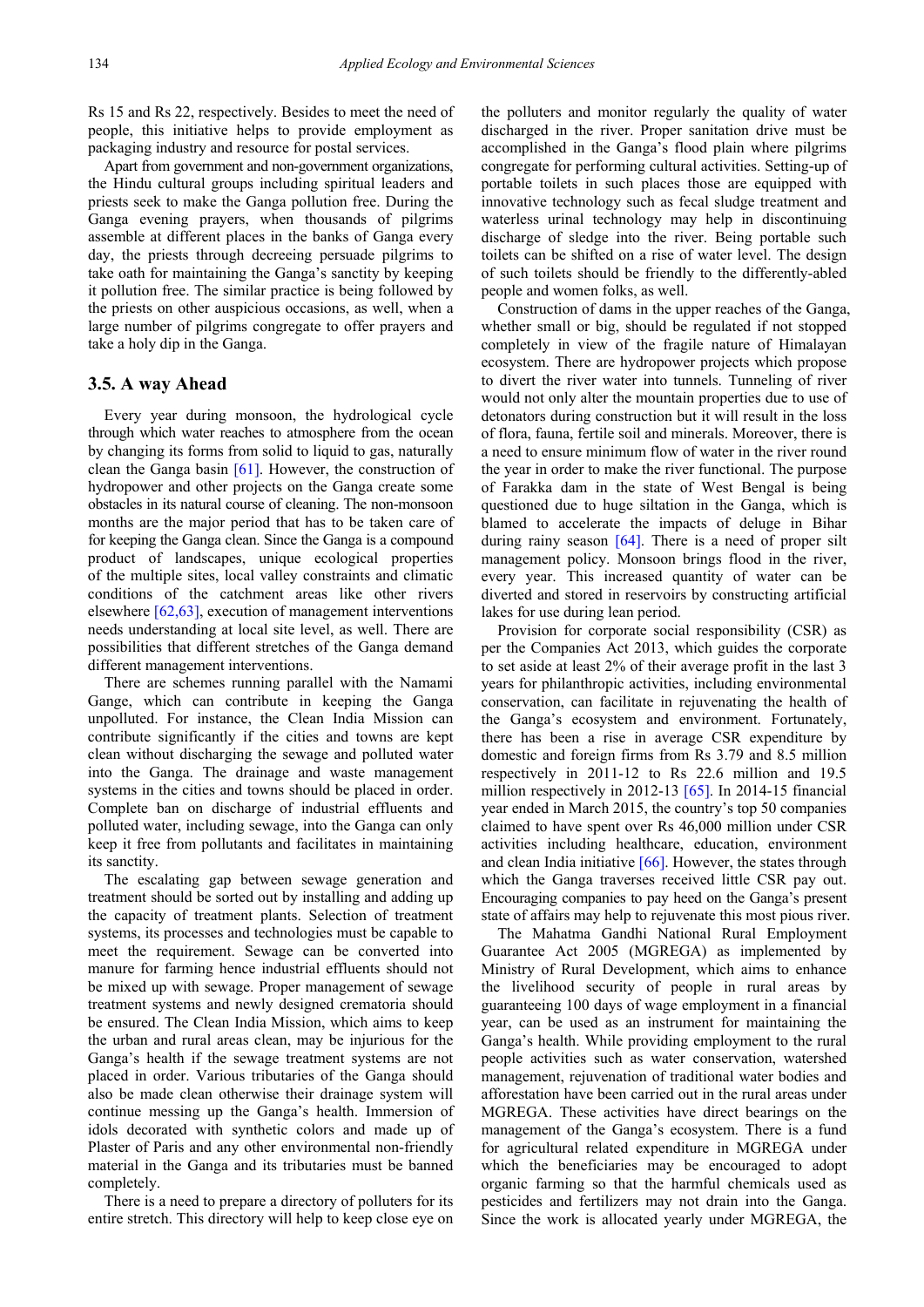continuous flow of funds for accomplishing yearly activity may reduce the Ganga water contamination [\[67\].](#page-8-36)

The massive plantation drive needs to be initiated all across the country to mitigate the negative impacts of climate change [\[68\],](#page-8-37) especially rising rate of melting of glaciers in the Himalayas which has direct link with the Ganga's existence. Frequent plantation should be done on the banks of the Ganga while organizing religious ceremonies [\[69\].](#page-8-38) The selection of native species for plantation should be based on the locality, altitude and geological conditions [\[70\].](#page-8-39) This will help to bind the soil from erosion and protect the communities living in its flood plain during monsoon. Plantation of useful plants, especially medicinal and aromatic plants, will help to generate livelihood and take care of people's health in need. Overexploitation of aquatic fauna should be stopped.

Lessons need to be learned from the deluge of 2013 in the Ganga's floodplains and its upper tributaries in Uttarakhand [\[4\].](#page-7-1) Setting up of structures for commercial, residential and industrial purposes or expansion of human habitation on either side of the Ganga's banks, especially in the active floodplains, must be banned. The sand mining from the Ganga's floodplain must be regulated in view of maintaining its ecosystem and biodiversity. Before granting license by the concerned state governments as per the Mines and Minerals (Development and Regulation) Act 1957, it is necessary to investigate the total volume of the sand, areas for sand collection, quantity of the sand to be collected, and adverse effects of sand collection, if any, on the Ganga's ecosystem.

Spreading benefits of clean Ganga among the masses and changing their behavior towards environmental conservation will help to reduce the ongoing pressures. Open defecation practices must be discouraged and street campaigns and cleanliness drives may be organized for better understanding. The information, education and communication material on such aspects may be developed and distributed among the communities. The ethical values of the Ganga should be incorporated in the syllabus of school as well as at the college level to disseminate awareness and create a sense of belongings in the young minds for saving the Ganga, which has been worshipped, historically. Awareness campaign among masses against environmental degradation, especially against pollution of air, water and land and deforestation should be taken up.

Maintaining the historic cultural significance of the holy Ganga is important. Apart from a lifeline for most populous river basin of the world and a freshwater ecosystem, the Ganga supports some unique aquatic fauna and flora. The planet earth will be deprived of some of the majestic animals such as mugger crocodile, the gharial, smooth-coated otter and the Ganga dolphins along with some of the unique biome if the concerted efforts are not taken up timely. Apart from this, the Ganga being a manifestation of a whole civilization needs continuous deliberations from the human beings for their own identity.

# **References**

<span id="page-7-0"></span>[1] Erdosy, G. 1985. The Origin of Cities in the Ganges Valley. Journal of the Economic and Social History of the Orient, 28 (1): 81-109.

- [2] Dugan, P.J. 1990. Wetland conservation: A review of current issues and required action. The World Conservation Union, Gland, Switzerland. 96 pp.
- <span id="page-7-10"></span>[3] Kala, C.P. 2004. The Valley of Flowers: Myth and Reality. International Book Distributors, Dehradun, India.
- <span id="page-7-1"></span>[4] Kala, C.P. 2014. Deluge, disaster and development in Uttarakhand Himalayan region of India: challenges and lessons for disaster management. International Journal of Disaster Risk Reduction, 8: 143-152.
- <span id="page-7-2"></span>[5] Alley, K.D. 1994. Ganges and Gandagi: Interpretations of pollution and waste in Benaras. Ethnology, 33 (2): 127-145.
- <span id="page-7-3"></span>[6] CPCB, 2013. Pollution Assessment: River Ganges. Central Pollution Control Board. Ministry of Environment and Forests, Govt. of India. New Delhi.
- <span id="page-7-4"></span>[7] Kala, C.P. 2011. Save Ganges campaign and hydroelectric projects in Uttarakhand. Current Science, 101 (5): 596.
- <span id="page-7-9"></span>[8] Kala, C.P. 2014. The degraded and disaster-prone Himalayan ecosystem calls for management interventions. International Journal of Disaster Risk Reduction, 10: 399-401.
- [9] Misra, A.K. 2011. Impact of urbanization on the hydrology of Ganges Basin (India). Water resources management, 25 (2): 705- 719.
- [10] Auerbach, L.W., Goodbred Jr, S.L., Mondal, D.R., Wilson, C.A., Ahmed, K.R., Roy, K., Steckler, M.S., Small, C., Gilligan, J.M. and Ackerly, B.A. 2015. Flood risk of natural and embanked landscapes on the Ganges-Brahmaputra tidal delta plain. Nature Climate Change, 5 (2): 153-157.
- <span id="page-7-5"></span>[11] Gopal, B. and Zutshi, D.P. 1998. Fifty years of hydrobiological research in India. Hydrobiologia, 384: 267-290.
- <span id="page-7-6"></span>[12] Das, P. and Tamminga, K. R. 2012. The Ganges and the GAP: An assessment of efforts to clean a sacred river. Sustainability, 4 (8): 1647-1668.
- [13] Bhutiani, R., Khanna D.R., Kulkarni D.B. and Ruhela, M. 2016. Assessment of Ganges river ecosystem at Haridwar, Uttarakhand, India with reference to water quality indices. Applied Water Science, 6 (2): 107-113.
- <span id="page-7-7"></span>[14] Thenkabail, P.S., Schull, M. and Turral, H. 2005. Ganges and Indus river basin land use/land cover (LULC) and irrigated area mapping using continuous streams of MODIS data. Remote Sensing of Environment, 95 (3): 317-341.
- <span id="page-7-8"></span>[15] MoEF, 2009. Status Paper on River Ganges; State of Environment and Water Quality. National River Conservation Directorate, Ministry of Environment and Forests, Government of India.
- [16] Jat, M.L., Gupta, R.K., Erenstein, O. and Ortiz, R. 2006. Diversifying the intensive cereal cropping systems of the Indo-Ganges through horticulture. Chronica Horticulturae, 46 (3): 27-31.
- <span id="page-7-11"></span>[17] Farooquee, N.A., Budal, T.K. and Maikhuri, R.K. 2008. Environmental and socio-cultural impacts of river rafting and camping on Ganges in Uttarakhand Himalaya. Current Science, 94 (5): 587-594.
- [18] Jain, C.K. 2002. A hydro-chemical study of a mountainous watershed: the Ganges, India. Water Research, 36 (5): 1262-1274.
- <span id="page-7-13"></span><span id="page-7-12"></span>[19] Stone, R. 2002. Stalin's forgotten cure. Science, 298 (5594), 728. [20] USGS, 2016. The World's Water. U.S. Department of the Interior, U.S. Geological Survey,

http://water.usgs.gov/edu/earthwherewater.html.

- <span id="page-7-14"></span>[21] Nautiyal, P., Mishra, A.S., Singh, K.R. and Singh, U. 2013. Longitudinal distribution of the fish fauna in the river Ganges from Gangotri to Kanpur. *Journal of Applied and Natural Science*, 5 (1): 63-68.
- <span id="page-7-15"></span>[22] Sreenivasaprasad, S. 1991. Biological profile of the Ganges: phytoplankton. In: The Ganges; A scientific study, Murti, CRK, Bilgrami, K.S. Dan, T.M, and Mathur RP (eds). Northern Book Centre, New Delhi, pp 53-67.
- <span id="page-7-16"></span>[23] Rao, R.J. 2001. Biological resources of the Ganges River, India. Hydrobiologia, 458 (1): 159-168.
- <span id="page-7-17"></span>[24] Bilgrami, K.S. 1991. Biological profile of the Ganges: phytoplankton. In: The Ganges; A scientific study, Murti, CRK, Bilgrami, K.S. Dan, T.M, and Mathur RP (eds). Northern Book Centre, New Delhi, pp 81-94.
- <span id="page-7-18"></span>[25] Rahman, M.M., Hossain, M.Y., Ahamed, F., Fatematuzzhura, Subba, B.R., Abdallah, E.M, and Ohtom, J. 2012. Biodiversity in the Padma Distributary of the Ganges River, Northwestern Bangladesh: Recommendations for Conservation. World Journal of Zoology, 7 (4): 328-337.